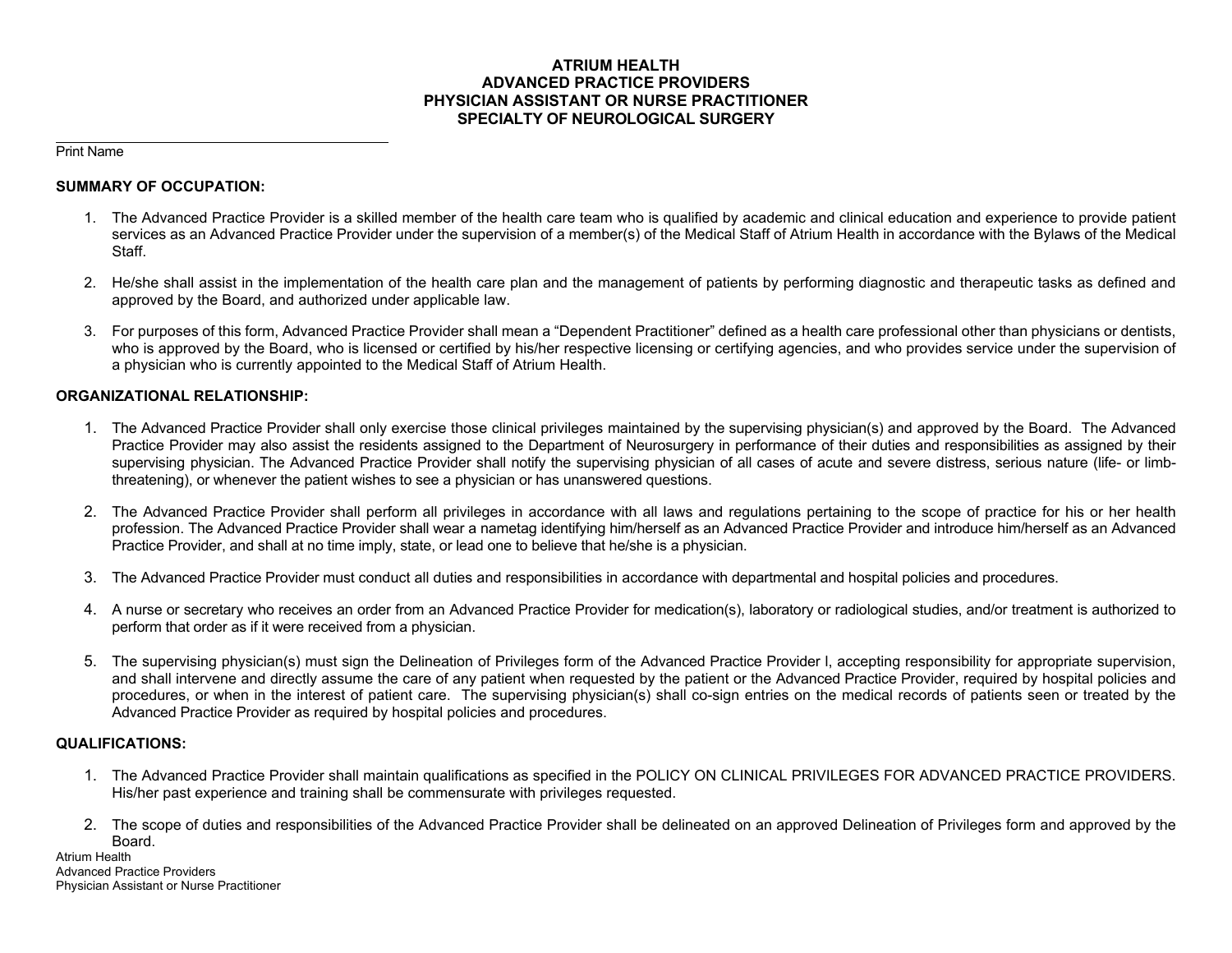#### Print Name

## **QUALIFICATION – continued:**

- 3. The Supervising Physician shall delegate only tasks and procedures to his or her Advanced Practice Provider which are within or contemplated by the clinical privileges granted to the Supervising Physician by the Medical Executive Committee and the Board of Commissioners and which the Advanced Practice Provider has been approved to perform. It is understood that the supervision of an Advanced Practice Provider shall never be transferred to a physician who is not currently a fully appointed member of Atrium Health Medical Staff.
- 4. If the Medical Staff appointment or Clinical Privileges of the Sponsoring Physician are resigned, revoked or terminated, the Advanced Practice Provider's permission to practice shall automatically terminate and his or her clinical privileges shall be automatically relinquished.

## **SUPERVISION:**

Except where the Delineation of Privileges form provides for Personal Supervision or Proximate Supervision, General Supervision (as defined below) will be required for all tasks and procedures performed by the Advanced Practice Provider.

- 1. "General Supervision" shall mean the procedure is furnished under the supervising physician's overall direction and control, but the physician is not required to be present during the procedure. General Supervision requires the performance of tasks and procedures in a manner that is consistent with state law, the applicable standard of care, Medical Staff Bylaws and hospital policies and procedures, but does not require Personal Supervision or Proximate Supervision, as those terms are defined below.
- 2. "Proximate Supervision" shall mean the physical presence of a sponsoring/supervising physician in the hospital, in close proximity and immediately available to furnish assistance and direction to the Advanced Practice Provider as needed.
- 3. "Personal Supervision" shall mean the physical presence of a sponsoring/supervising physician in the room with the Advanced Practice Provider during the performance of a procedure.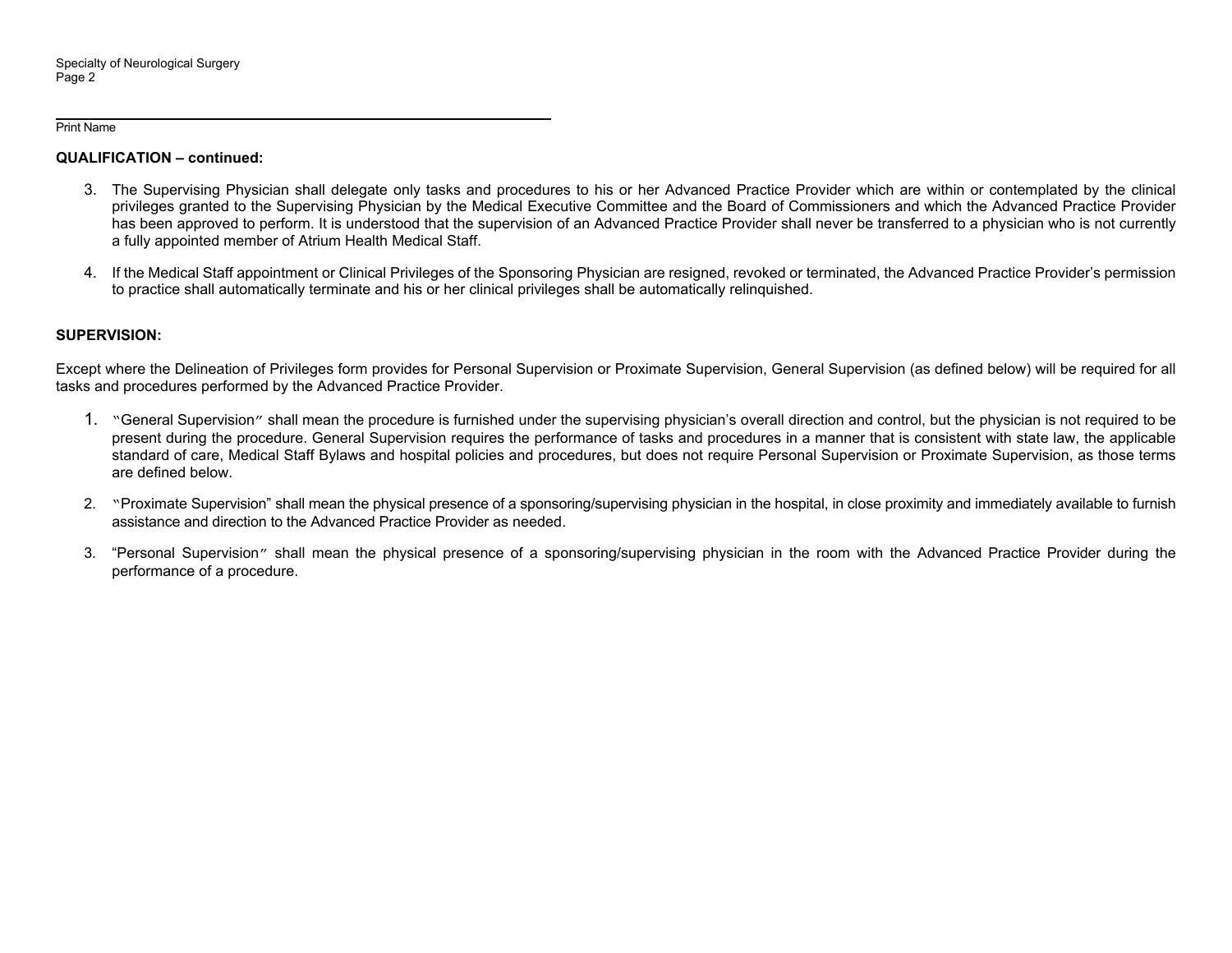# **ATRIUM HEALTH REAPPOINTMENT DELINEATION OF PRIVILEGES FORM ADVANCED PRACTICE PROVIDER SPECIALTY OF NEUROLOGICAL SURGERY**

Print Name

| <b>Initial appointment</b> | <b>Reappointment</b> | <b>Updated DOP/Sponsoring Physician Change</b> |
|----------------------------|----------------------|------------------------------------------------|
|                            |                      |                                                |

NOTE 1: "CORE" privileges cannot be amended or altered in any way.

NOTE 2: Advanced Practice Providers must apply for "CORE" privileges in order to be eligible for special procedure clinical privileges at any facility within Atrium Health. NOTE 3: Please note that the exercise of certain privileges enumerated herein is necessarily limited by the operational, and resource constraints of the facility. All procedures must be performed within a clinical setting with the capabilities and organizational structure required to provide appropriate support.

| <b>CMC</b> | <b>Pineville</b> | <b>University</b><br>City | <b>CR</b> | Lincoln | <b>Cabarrus</b> | <b>Union</b> | <b>Stanly</b> | Anson | Cleveland |            | <b>NEUROLOGICAL SURGERY CORE</b><br><b>CLINICAL PRIVILEGES</b>                                                                                                                                                                                                                                                                                                                                                                                                                                                                                                                                                                                                                                                                                                                                                                                                                                                                                                                                                     |
|------------|------------------|---------------------------|-----------|---------|-----------------|--------------|---------------|-------|-----------|------------|--------------------------------------------------------------------------------------------------------------------------------------------------------------------------------------------------------------------------------------------------------------------------------------------------------------------------------------------------------------------------------------------------------------------------------------------------------------------------------------------------------------------------------------------------------------------------------------------------------------------------------------------------------------------------------------------------------------------------------------------------------------------------------------------------------------------------------------------------------------------------------------------------------------------------------------------------------------------------------------------------------------------|
|            |                  |                           |           |         |                 |              |               |       |           | CAPP-NSU-1 | Management of care for patients with disorders of the<br>nervous system, brain, skull and blood supplies,<br>including the extra cranial blood supply; disorders of<br>the pituitary gland; disorders of the spinal cord,<br>meninges, and vertebral column; undergoing<br>neurological surgery evaluation and procedures<br>within the age group seen by the supervising<br>physician (inclusive of neurological or<br>postneurosurgical, postsurgical, postcardiac/<br>thoracic surgical care); participate and assist in pre-<br>operative, intra-operative and post-operative care;<br>assisting in surgery; perform and record history and<br>physical examinations; provide post-hospital<br>instructions related to wound care, diet, activity and<br>medications; provide education and special<br>instructions for the patient and patient's family. The<br>Advanced Practice Provider may not admit patients<br>to the hospital but may initiate/place orders on behalf<br>of the supervising physician. |

The Advanced Practice Provider may, in consultation with the supervising physician, perform the following duties: initiate/place orders on behalf of the supervising physician; assisting in surgery to include, but not limited to, first assist and any other action delegated by the surgeon; make daily rounds on hospitalized patients with or at the direction of the supervising physician; order diagnostic testing and therapeutic modalities; perform field infiltrations of anesthetic solutions; remove cranial and spinal drains, and electrodes; placement and removal of skull fixation; shunt taps; shunt programming; Baclofen pump programming; manage intracranial monitors; apply wound dressings, including liquid or spray occlusive materials; absorbent material affixed with tape or circumferential wrapping; immobilizing dressing (soft or rigid) or medicated dressings; initiate referral to appropriate physician; lumbar puncture.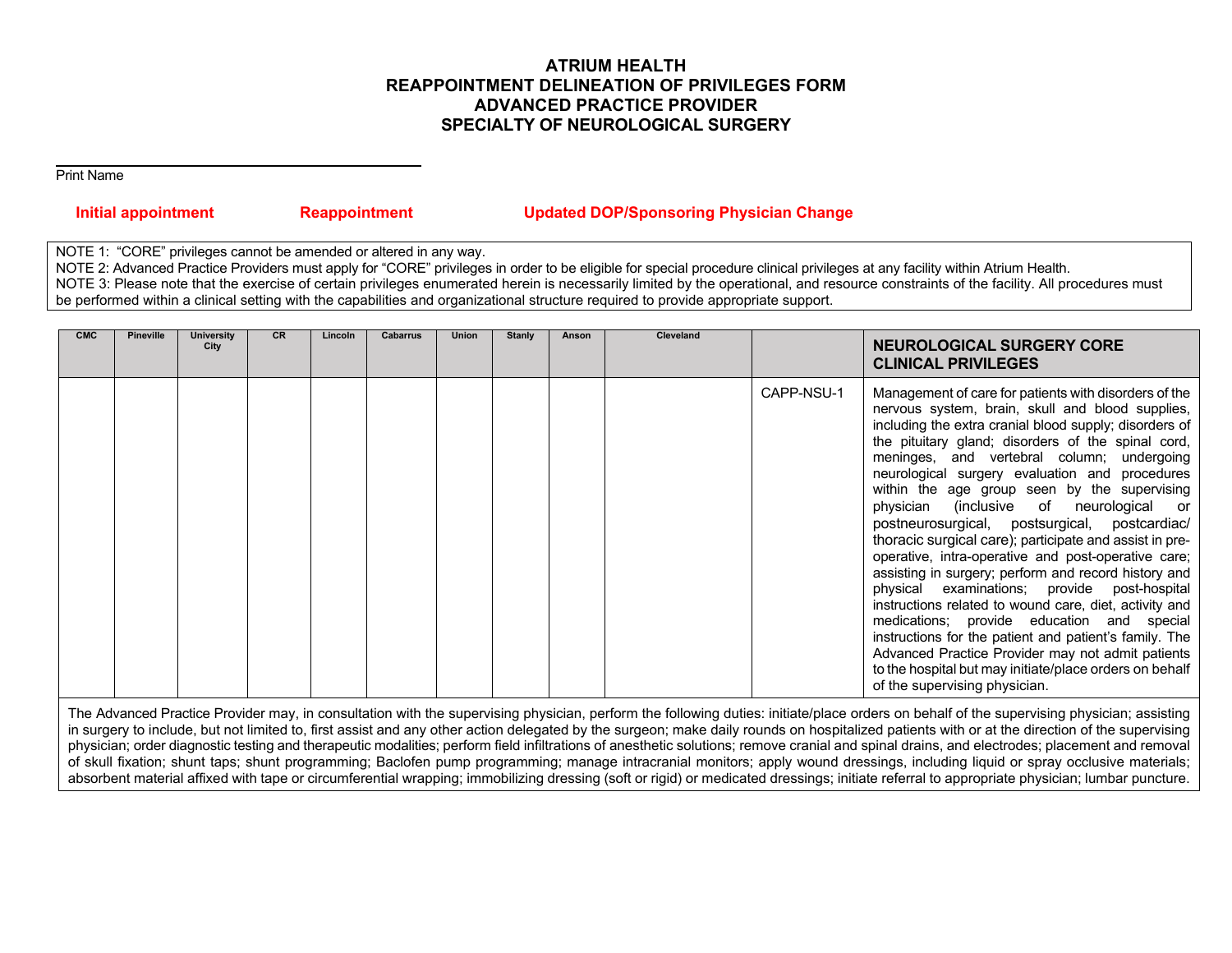Atrium Health Advanced Practice Providers Physician Assistant or Nurse Practitioner Specialty of Neurological Surgery Page 4

Print Name

### **\* SPECIAL PRIVILEGES WITH QUALIFICATIONS AND/OR SPECIFIC CRITERIA - PROVIDE THE NUMBER OF PROCEDURES PERFORMED WITHIN THE PAST TWO YEARS AND FACILITY WHERE THE PROCEDURES WERE PERFORMED.**

| <b>CMC</b> | Pine. | Univ. | <b>CR</b> | Lin. | <b>CAB</b> | <b>Union</b> | <b>Stanly</b> | Anson                               | <b>CLE</b>                                  | <b>SPECIAL PROCEDURES</b><br>Must apply for and maintain Core Privileges |                                                             |   |  |  |
|------------|-------|-------|-----------|------|------------|--------------|---------------|-------------------------------------|---------------------------------------------|--------------------------------------------------------------------------|-------------------------------------------------------------|---|--|--|
|            |       |       |           |      |            |              |               | <b>GENERAL SUPERVISION REQUIRED</b> | <b>Minimum</b><br><b>Number</b><br>Required | <b>Number</b><br>Performed<br><b>Within The</b><br>Past 2<br>Years       | Location                                                    |   |  |  |
|            |       |       |           |      |            |              |               |                                     |                                             | CAPP-NSU-1(a)*                                                           | Lumbar Puncture for<br>Insertion of Lumbar<br><b>Drains</b> | 4 |  |  |

### **\* REQUIRED PREVIOUS EXPERIENCE:**

- 1. Applicants must present evidence of appropriate training; **AND**
- 2. Provide letter from the Department Chief and documentation from their Supervising Physician of the applicant's participation in the specialty orientation/mentoring program that includes rotations within each subspecialty; i.e. experience in first assisting in the operating room, pediatrics, vascular neurosurgery, tumor and complex spine; **OR**
- 2. Demonstrate current competence and evidence of performance within the past two (2) years of at least the "minimum number required" as indicated above; **OR**
- 2. Submit the PERMISSION TO BE PROCTORED REQUEST FORM requesting concurrent proctoring by a physician who currently holds privileges to perform the requested procedure. You must provide documentation of proctoring for four (4) procedures for each privilege requested.

### **CRITERIA FOR MAINTENANCE OF PRIVILEGES:**

The Practitioner must submit a minimum of two (2) cases over the past two (2) years based on acceptable results of ongoing professional practice evaluation and outcomes to reapply for current special privileges. This will be reviewed at the time of reappointment. Practitioners who would like to continue to hold any special privileges but are unable to document the minimal number will be requested to voluntarily withdraw their request for such privileges and to complete the necessary proctoring forms.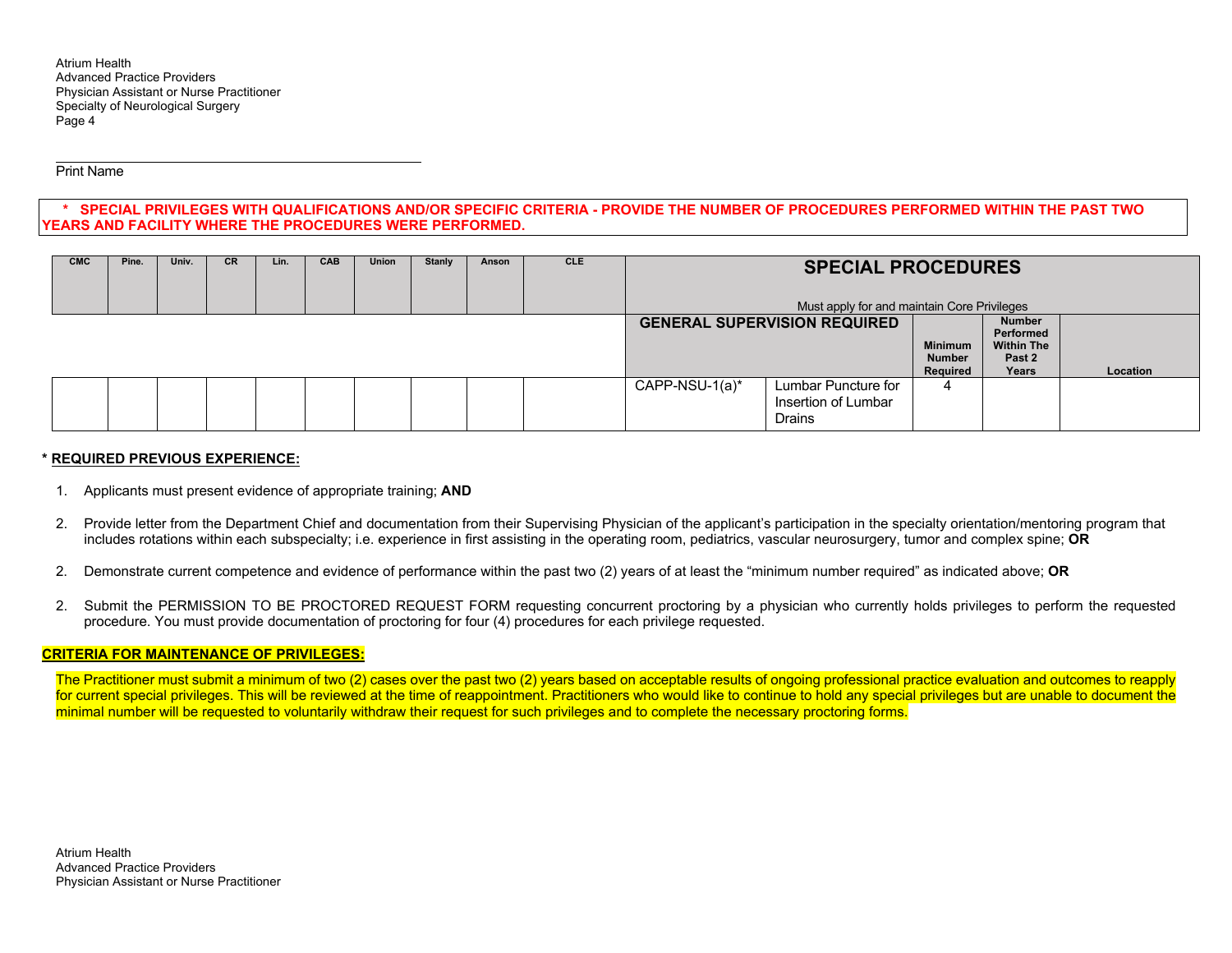Print Name

| <b>CMC</b> | <b>Pineville</b> | <b>University</b><br>City | <b>CR</b> | Lincoln | <b>Cabarrus</b> | <b>Union</b> | Stanly | Anson | <b>Cleveland</b> |            | NEUROSURGERY TELEMEDICINE ONLY<br><b>PRIVILEGES</b>                                                                                                                                                                                                                                                                                                                                                                                                                                                                                                                                                                                                                                                                                                |
|------------|------------------|---------------------------|-----------|---------|-----------------|--------------|--------|-------|------------------|------------|----------------------------------------------------------------------------------------------------------------------------------------------------------------------------------------------------------------------------------------------------------------------------------------------------------------------------------------------------------------------------------------------------------------------------------------------------------------------------------------------------------------------------------------------------------------------------------------------------------------------------------------------------------------------------------------------------------------------------------------------------|
|            |                  |                           |           |         |                 |              |        |       |                  | CAPP-NSU-2 | Management of care for patients with disorders of the<br>nervous system, brain, skull and blood supplies,<br>including the extra cranial blood supply; disorders of<br>the pituitary gland; disorders of the spinal cord,<br>meninges, and vertebral column; undergoing<br>neurological surgery evaluation and procedures<br>within the age group seen by the supervising<br>physician; participate and assist in pre-operative,<br>intra-operative and post-operative care; assisting in<br>surgery; perform and record history and physical<br>examinations; provide post-hospital instructions<br>related to wound care, diet, activity and medications;<br>provide education and special instructions for the<br>patient and patient's family. |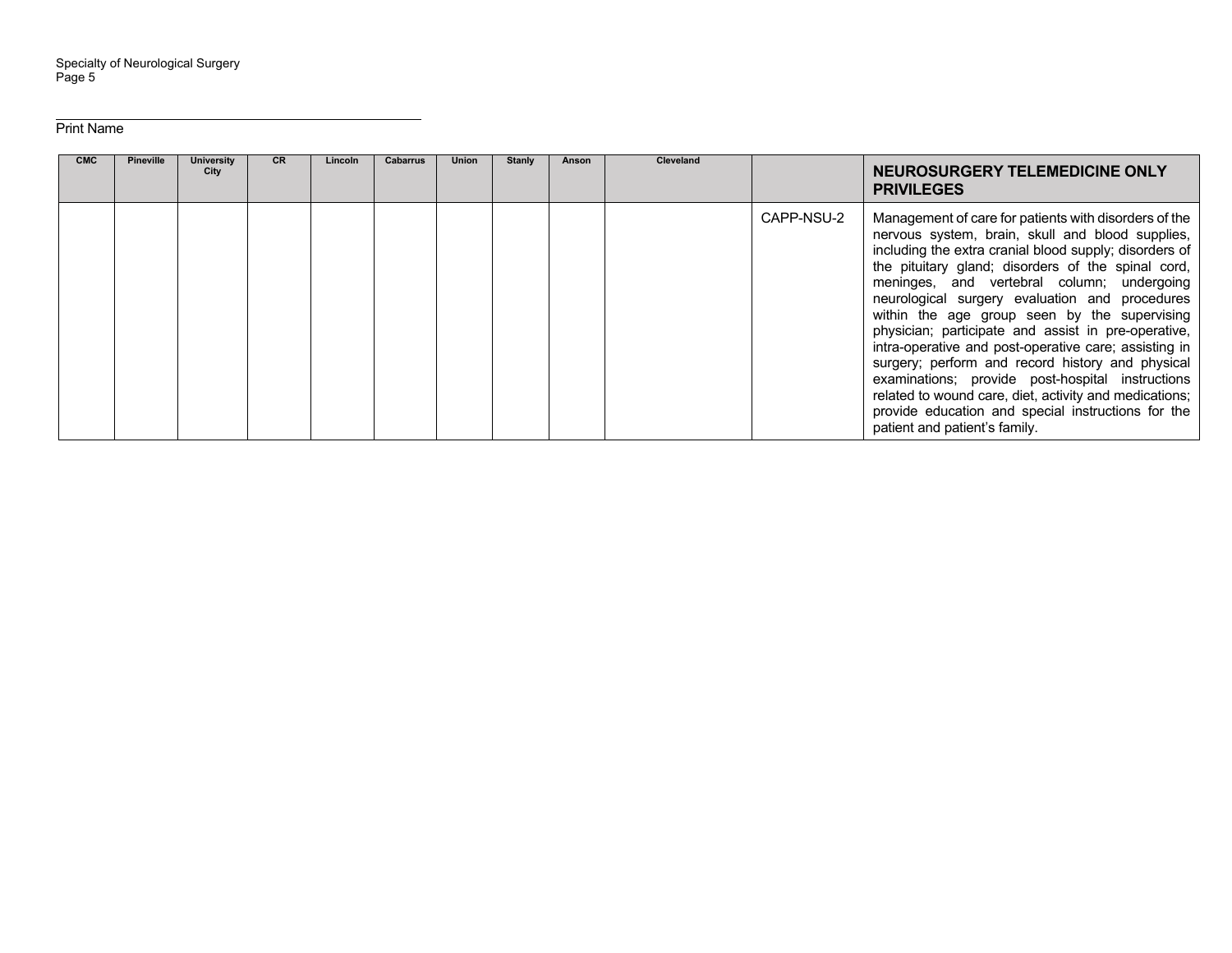Atrium Health Advanced Practice Providers Physician Assistant or Nurse Practitioner Specialty of Neurological Surgery Page 6

### **PRIVILEGES REQUESTED BY:**

I attest that I am not currently a user of illegal drugs or do not currently abuse the use of legal drugs.

I attest that I do not have a physical or mental condition which could affect my motor skills or ability to exercise the clinical privileges requested or that I require an accommodation in order to exercise the privileges requested safely and competently.

I attest that the information provided in my initial application or most recent reappointment is accurate and has not changed, specifically the disclosure questions relating to my licensure or registration, clinical privileges, participation in benefit programs, health status, liability, and work history.

| Signature of Applicant                                                                                                            | Date |
|-----------------------------------------------------------------------------------------------------------------------------------|------|
| Printed or typed name of Applicant                                                                                                |      |
| <b>SPONSORING PHYSICIAN:</b>                                                                                                      |      |
| Signature of Sponsoring Physician                                                                                                 | Date |
| Printed or typed name of Sponsoring Physician                                                                                     |      |
| Signature of Sponsoring Physician                                                                                                 | Date |
| Printed or typed name of Sponsoring Physician                                                                                     |      |
| Approval by CHS Medical Executive Committee: 11/09/2017; 09/20/2018<br>Approval by Board of Commissioners: 12/12/2017; 03/12/2019 |      |